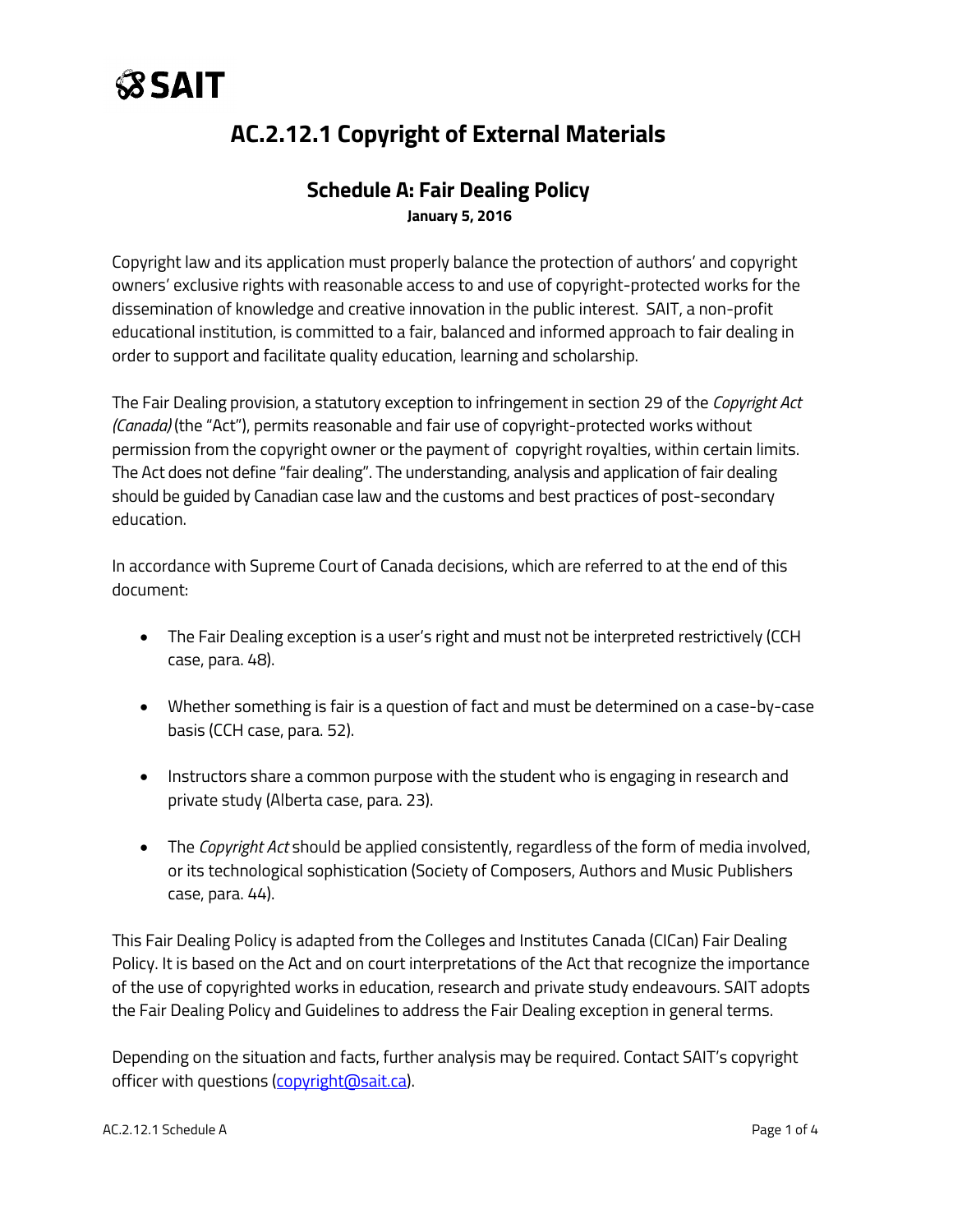# **SSAIT**

To qualify for fair dealing, the dealing must pass the Supreme Court of Canada's two-step test:

- 1. The dealing must be for a purpose stated in the Act: research, private study, criticism, review, news reporting, education, satire and parody. Educational use of a copyrightprotected work passes the first test.
- 2. The dealing must be reasonable and "fair" as determined by the six-factor analysis, a flexible analytical framework that the Supreme Court of Canada set out in its CCH case and its Alberta case:
	- **1. Purpose of the dealing**: the dealing is fair if it is for one of the allowable purposes under the *Copyright Act.* (CCH case, para. 54)
	- **2. Character of the dealing**: the dealing is more likely to be fair if the work is not widely distributed (for example, on SAIT's LMS vs. the open internet). (CCH case, para. 55)
	- **3. Amount of the dealing**: the amount (quantity) and importance (quality) of the excerpt used should be considered in context of the whole work. The amount should be no more than necessary to achieve the purpose. In some cases, it may be possible to deal fairly with a whole work. (CCH case, para. 56)
	- **4. Alternatives to the dealing**: the dealing is more likely to be fair if there is no noncopyrighted equivalent of the work that may be used or if the purpose cannot be achieved without the excerpt. (CCH case, para. 57)
	- **5. Nature of the work**: the dealing is more likely to be fair if the work is already published. (CCH case, para. 58)
	- 6. **Effect of the dealing on the work**: the dealing is more likely to be fair if it does not compete with and/or negatively impact the market for the original work.

#### Fair Dealing Guidelines

- 1. Copying, distribution and communication of a whole or substantial portion of a work does not trigger the need for a fair dealing analysis where it is:
	- a) In the public domain;
	- b) Explicitly allowed by the rights holder through a Creative Commons or Open Access license or similar statement; or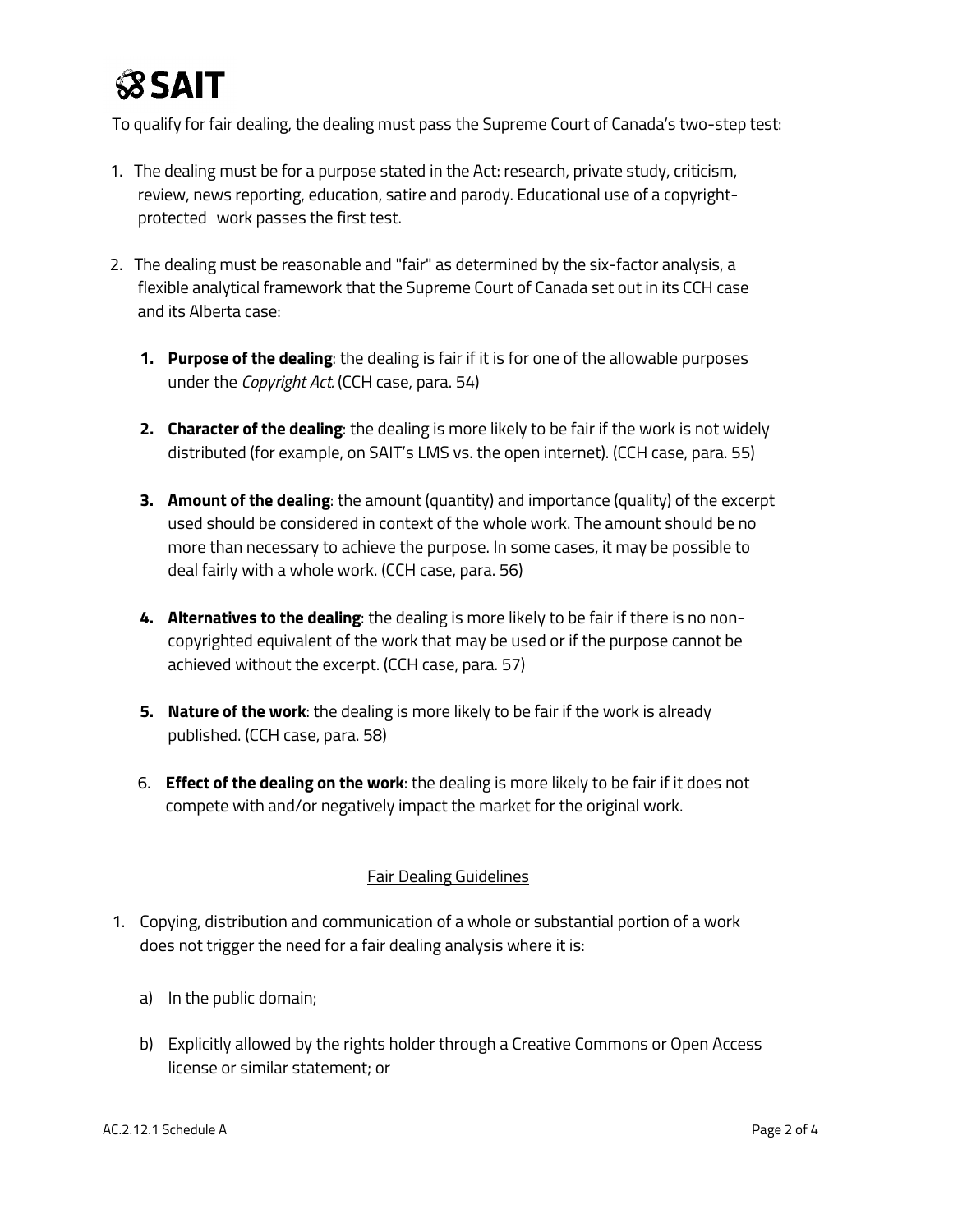### **SSAIT**

- c) Under permission granted by the copyright owner.
- 2. Teachers, instructors, professors and staff members may reproduce, communicate and distribute, in paper or electronic form, short excerpts from a copyright-protected work for the purposes of research, private study, criticism, review, news reporting, education, satire and parody.
- 3. Copying or communicating "short excerpts" from a copyright-protected work under this Fair Dealing Policy for the purpose of news reporting, criticism or review should include the source and, if given in the source, the name of the author or creator of the work.
- 4. A single copy of a "short excerpt" from a copyright-protected work may be provided or communicated to each student enrolled in a class or course:
	- a) As a class handout;
	- b) Included in print or electronic learning modules for non-commercial use;
	- c) As a posting to a learning or course management system that is password protected or otherwise restricted to students of a school or post-secondary educational institution; or
	- d) As part of a course collection.
- 5. As a general best practice, "short excerpt" may mean:
	- a) Up to 10% of a copyright-protected work (including a literary work, musical score, sound recording, and an audiovisual work);
	- b) One chapter from a book;
	- c) A single article from a periodical;
	- d) An entire artistic work (including a painting, print, photograph, diagram, drawing, map, chart and plan) from a copyright-protected work containing other artistic works;
	- e) An entire newspaper article or page;
	- f) An entire single poem or musical score from a copyright-protected work containing other poems or musical scores; or